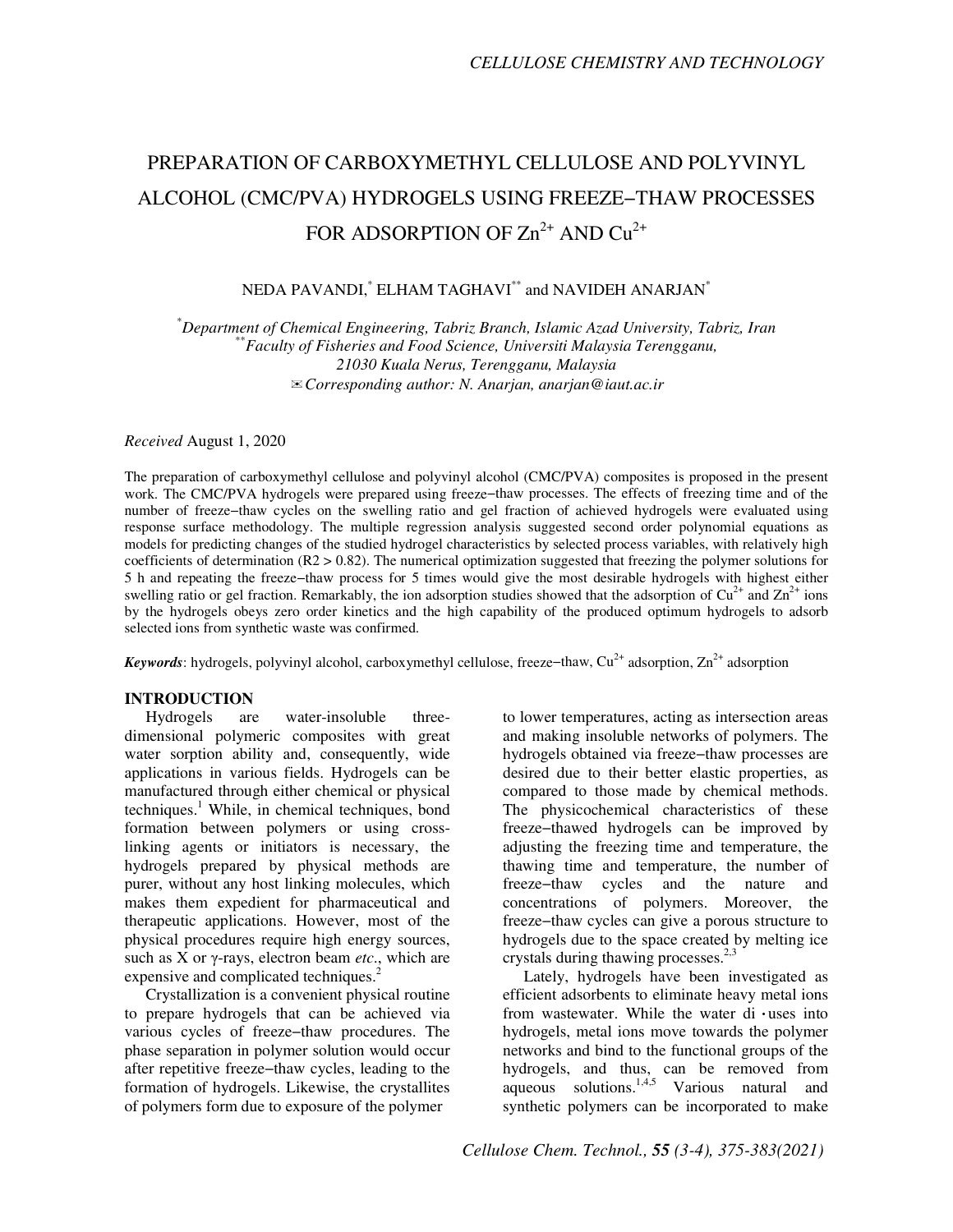composite hydrogels, such as cellulose based polysaccharides and polyvinyl alcohol (PVA). Carboxyl methyl cellulose (CMC) is one of the main derivatives of cellulose, where carboxyl methyl groups substitute some of the hydrogen atoms of the -OH groups on the cellulose backbone. CMC is biocompatible, has good water solubility and biodegradability. CMC can be used in various fields, for example, as stabilizing and thickening agents in food and pharmaceutical emulsions. CMC can also adsorb metal ions via its -OH and –COOH groups.

PVA is a partially crystalline polymer manufactured through the hydrolysis of polyvinyl acetate. Good water-solubility, biocompatibility and biodegradability make its uses interesting in various applications in the food industry, pharmaceutics and textiles. The hydrogel networks between PVA chains can be formed by hydrogen bonding on the -OH groups of the repeating unit in  $PVA.<sup>2,3,6</sup>$ 

Recently, Wang and Wang<sup>3</sup> prepared CMC/PVA hydrogels and used them as adsorbent to remove various heavy metal ions, such as  $Ag<sup>+</sup>$ , from synthetic waste. They concluded that using CMC/PVA hydrogels containing one-third of CMC and two-thirds of PVA would give the most desired properties. Thus, this study has been conducted in line with their research, and CMC and PVA were used to prepare composite hydrogels, using the freeze−thaw process. The CMC to PVA weight ratio was set as 1:2, according to their optimum reported proportions. Also, in the present work, we relied on the FTIR and XRD data reported by the cited authors, which have already confirmed the formation of composite gels. However, we assumed that, in the freeze−thaw gelation technique, the freezing time period and the number of freeze−thaw cycles can significantly affect the characteristics of obtained composite hydrogels. Therefore, the present research aimed to evaluate the effects of the main freeze−thaw process parameters to optimize them in order to get the most desired CMC/PVA composite hydrogels. Moreover, the kinetics of  $Cu^{2+}$  and  $Zn^{2+}$  adsorption by the suggested optimum product was investigated, which had not been considered in the study conducted by Wang and  $Wang.<sup>3</sup>$ 

# **EXPERIMENTAL**

## **Materials**

Polyvinyl alcohol (PVA), with a molecular weight of  $88000$  (M.W. =  $88000$ ), and carboxyl methyl

cellulose (CMC), with a molecular weight of 250000 (M.W. 250000), zinc sulphate (ZnSO4) and copper sulphate (CuSO4) were provided from Merck Co. (Darmstadt, Germany). Deionized water and all analytical grade solvents were purchased from Dr Mojallali Co. (Iran, Tehran) and used without further purification.

## **Methods**

## *Preparation of CMC/PVA composite hydrogels*

CMC/PVA hydrogels were obtained using several freeze−thaw cycles. The CMC solution was obtained by dissolving 1 g of CMC in 100 mL of deionized water at  $50 \pm 5$  °C. The PVA aqueous solution was prepared by dissolving 5 g of PVA in 100 mL of deionized water at 75  $\pm$  5 °C. These two solutions were mixed together with the CMC to PVA ratio of 1:2 (CMC solution: PVA solution  $= 1:2$ ). The mixture was frozen at −20 °C for various time periods, according to the experimental design in Table 1, and then thawed at room temperature (25 ± 5 °C). These freeze-thaw cycles were repeated various times according to Table 1.3

## *Gel fraction analysis*

The gel fraction of the CMC/PVA hydrogels was assessed using the gravimetric technique. Samples with equal sizes were dried in an oven at  $40 \pm 5$  °C. The weight of the dried hydrogels was denoted as  $W_0$ . The dried hydrogels were then soaked in deionized water for 24 h to eliminate their soluble parts and re-dried under previously mentioned conditions. The weights of the second time dried samples were denoted as  $W_1$ . The gel fractions were calculated using Equation  $(1)$ :<sup>3</sup>

Gel fraction  $\% = (W_1/W_0) / W_0 \times 100\%$  (1)

## *Swelling ratio analysis*

The swelling ratio was also evaluated by immersing equal quantities of dried hydrogels  $(W_0)$  in deionized water at room temperature overnight. Then, the weight of the wet hydrogels  $(W_e)$  was determined after wiping off surface water. The swelling ratio of the hydrogels was obtained by Equation  $(2)^3$ 

Swelling ratio  $\% = (W_0 - W_e) / W_0 \times 100\%$  (2)

#### *Adsorption measurements of metal ions by hydrogels*

The adsorption ability of the optimum CMC/PVA hydrogels toward  $Cu^{2+}$  and  $Zn^{2+}$  was estimated by immersing 1 cm<sup>2</sup>  $\times$  1 cm<sup>2</sup> of hydrogels in 100 mL of  $Cu^{2+}$  and  $Zn^{2+}$  solutions, with the concentration of 1000 mg/L (ppm), for 24 h at room temperature. Competitive adsorption was also evaluated by immersing the hydrogel into binary metal ion solutions. The ion content of the solution for various intervals of immersion time was obtained using ICP (inductively coupled plasma). ICP analyses were performed using a flame atomic absorption device (VARIAN FAAS model AA240).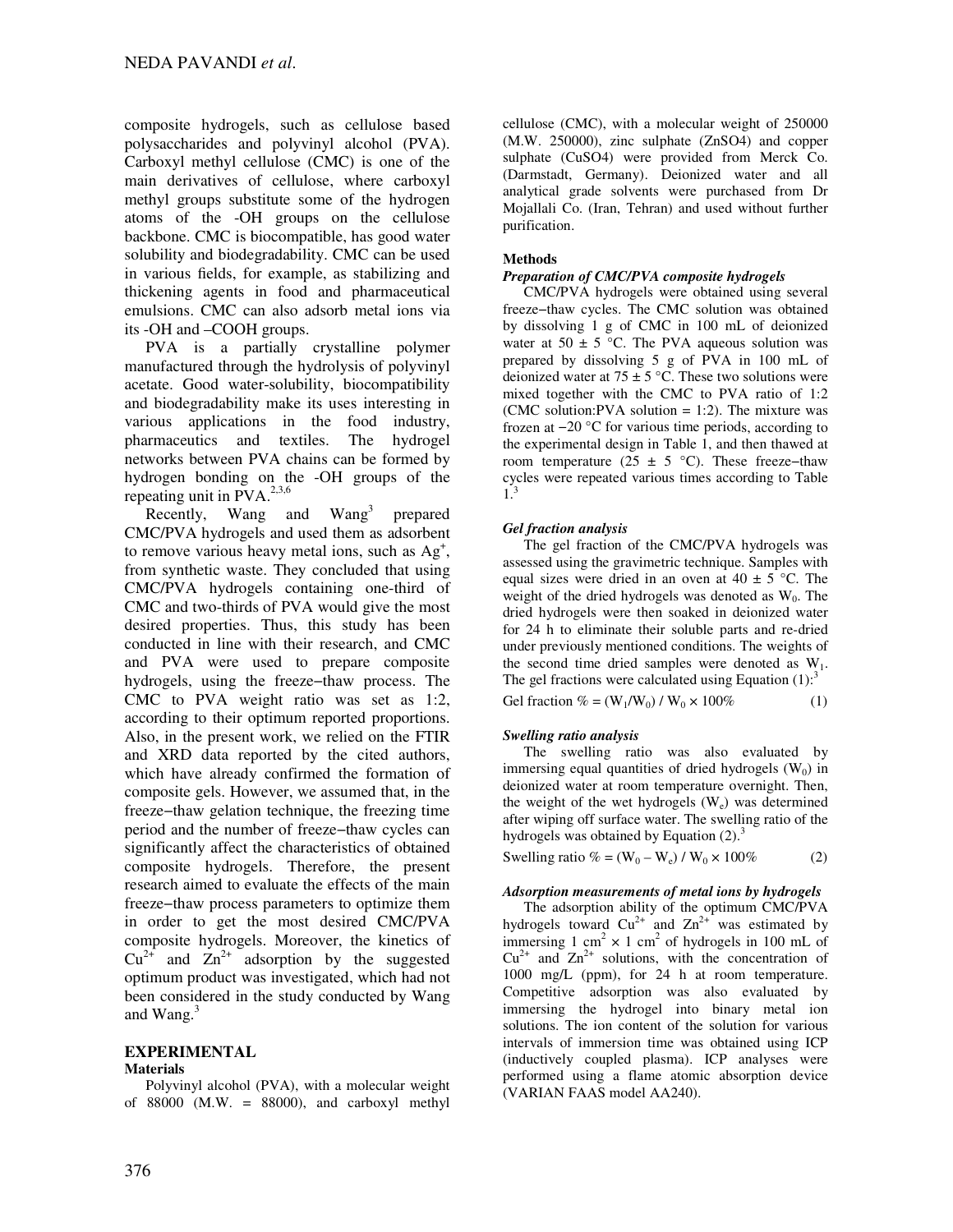The atomic absorption is based on the radiation and absorption of neutral atoms at a temperature less than the radiation spectrum (2000 °C). The solution containing the measuring ion is burned at 2000° in order to neutralize most of the ions in the solution. After this steaming step, the remaining ions are neutralized by a cathode lamp (a special lamp for each element). Thus, the radiation intensity of the primary radiation is decreased. The difference between the intensities corresponds to the concentration of the ions in the solution. Then, by calculating the radiation absorbed by the detector and the calibration curves, the ion concentration in the solution can be obtained.<sup>7,8</sup>

| Table 1                                                                                     |
|---------------------------------------------------------------------------------------------|
| Experimental data and response characteristics in preparation of PVA/CMC composite hydrogel |

| Sample No. | Freeze time (h) | Cycle | Swelling (% $w/w$ ) | Gel fraction (% $w/w$ ) |
|------------|-----------------|-------|---------------------|-------------------------|
|            | 9               | 8     | 119                 | 72                      |
|            |                 | 8     | 112                 | 69                      |
|            |                 | 8     | 110                 | 78                      |
| 4          |                 | 8     | 110                 | 66                      |
|            | 9               | 8     | 114                 | 70                      |
| h          | 10              | 8     | 116                 | 76                      |
|            | 9               |       | 110                 | 88                      |
| 8          |                 | 10    | 130                 | 90                      |
| 9          |                 | 6     | 145                 | 88                      |
| 10         | 11              | 10    | 145                 | 88                      |
| 11         | 11              | 6     | 104                 | 94                      |
| 12         |                 | 8     | 110                 | 69                      |
| 13         |                 |       | 110                 | 77                      |
| 14         | 9               | 8     | 110                 | 69                      |
| 15         | 6               | 8     | 122                 | 77                      |
| 16         | 9               | 11    | 145                 | 98                      |

#### *FE-SEM*

The morphology of the hydrogels was observed using a FE-SEM scanning electron microscope (TESCAN MIRA3-FEG-SEM, USA). The final ionadsorbed optimum hydrogels were dried and coated by a thin layer of gold. $<sup>7</sup>$ </sup>

#### *Experimental design and statistical analyses*

To study the effect of selected process parameters, namely, the number of freeze−thaw cycles and the freezing time in each freeze−thaw cycle, on the swelling ratio and the gel fraction of the obtained CMC/PVA composite hydrogels, as well as to attain the best hydrogels with the highest gel fraction and swelling ratio, response surface analysis with a central composite design was used. The results were evaluated through ANOVA, the regression and optimization results of the applied statistical analysis, as well as the created contour and 3D plots of response changes by independent process factors. 16 hydrogels were prepared using various numbers of freeze−thaw cycles at various freezing time (Table 1), and Minitab 17 software was used to evaluate the linear, quadratic and interaction effects of the selected processing parameters on the characteristics of the obtained hydrogels. The number of freeze−thaw cycles and the freezing time differed at 5 levels, coded as -1, -α, 0, +α and +1. At the coded level of 0, samples preparation

was repeated 8 times in order to estimate the associated variability and exclude it from the analysis. Moreover, the experiments were performed randomly to avoid systematic errors. Various polynomial second order equations were suggested by regression analysis in order to predict the changes of hydrogel characteristics caused by the studied process variables. The significance of either linear, quadratic or interaction terms of the suggested model was also evaluated by comparing their p-value and F-ratio, obtained by ANOVA analysis, in which the terms with p-value  $\leq 0.05$  were considered as significant terms in a 95% confidence interval. Furthermore, according to statistical rules, the terms with a lower p-value and a greater F-ratio influence more significantly the variation of each characteristic. Single and multiple optimizations were also performed in order to find the optimum number of freeze−thaw cycles and freezing time leading to the preparation of hydrogels with the highest swelling ratio and gel fraction, individually or in combination. $9,10$ 

To find the best kinetic model explaining the adsorption kinetics of  $Cu^{2+}$  and  $Zn^{2+}$  onto the PVA/CMC hydrogels prepared under optimum process conditions, regression analysis (nonlinear regression) was used.<sup>11</sup> The experimental design, statistical analysis and model presentation were carried out using Minitab 17 statistical software.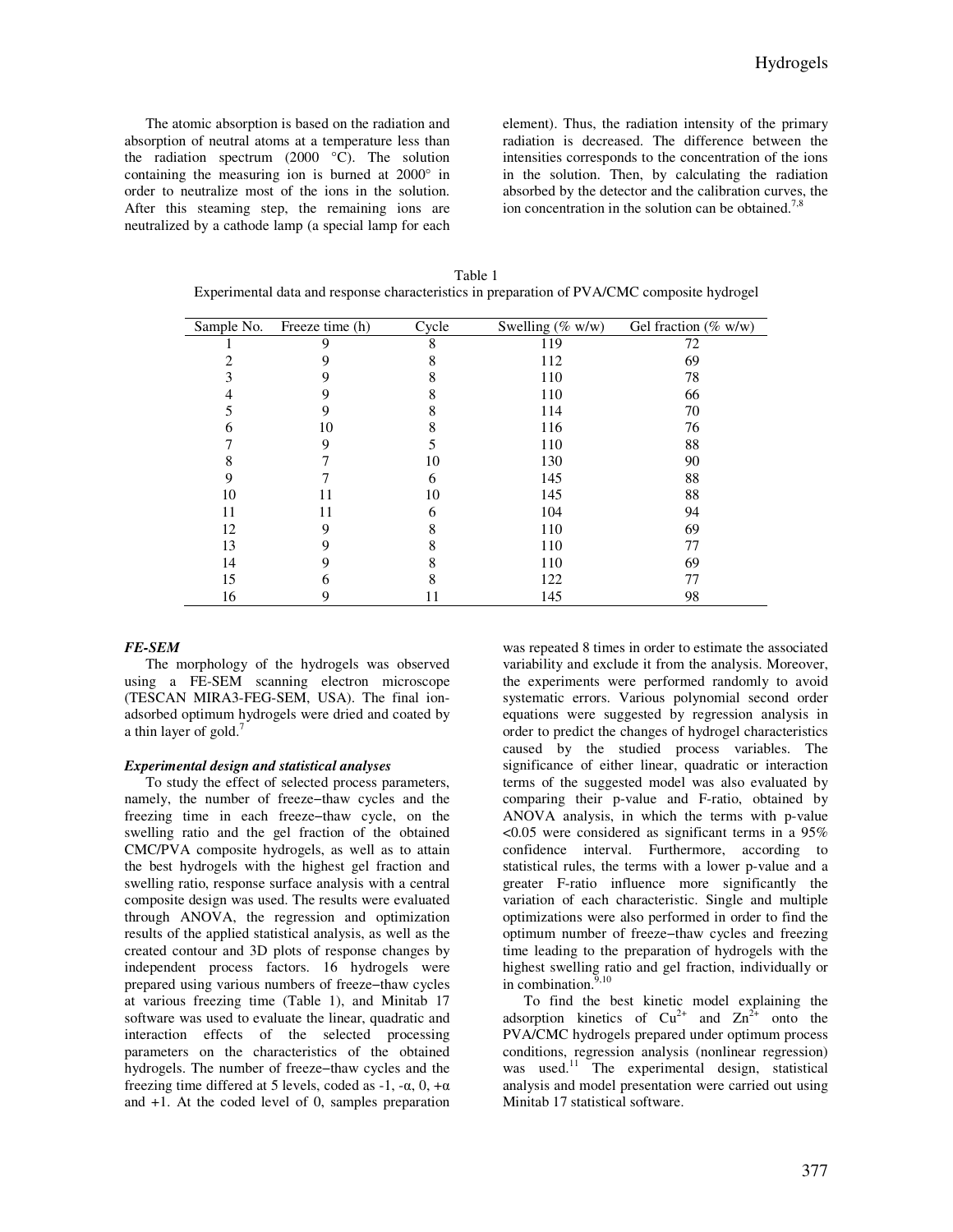## **RESULTS AND DISCUSSION General aspects**

The CMC/PVA hydrogels were prepared through freeze−thaw cycles, in which during the freezing process, the frozen water in the CMC-PVA mixture led to phase separation into a waterrich phase and a polymer-rich phase. The polymer chains in the polymer-rich area created hydrogen bonds and crystallites. The thawing process promoted the interactions between the polymers and the crystalline regions. Thus, the hydrogel networks were created. The ice crystals also gave a porous structure to the hydrogels and acted as porogens during the melting process.<sup>1,3</sup>

The gel fraction and swelling ratio of the achieved products varied from 66 to 94% and from 104 to 145%, respectively. The second order polynomial equations could predict the variation of these characteristics as a function of freezing time and number of cycles, with acceptable precision ( $\mathbb{R}^2 > 82\%$ ). Thus, more than 82% of the data could be estimated by the presented models. While the number of freeze−thaw cycles had a higher effect on the gel fraction of the hydrogels, the swelling ratio was more significantly influenced by the freezing time.

## **Gel fraction**

The regression analysis and ANOVA results with regard to the gel fraction of the samples were listed in Table 2. According to Table 2, the quadratic term of the number of cycles with the lowest p-value, at 95% confidence interval, was the most significant term for the gel fraction of the prepared hydrogels. Regarding the  $R^2$  value of the suggested model for this response, 82% of the points followed the proposed model.

The gel fraction variation of the CMC/PVA hydrogels as a function of the studied independent variables is shown in Figure 1. As can be seen in Figure 1, the gel fraction of the hydrogels decreased by increasing the freezing time up to a certain time period (between 8 and 9 h), but a higher increase of the freezing time led to a significant rise of this response. A similar trend was also observed for the gel fraction as a function of the number of cycles. Thus, repeating the freeze−thaw process several times (approximately 8) would minimize the gel fraction of the samples, which is not desired. It can also be concluded that fewer freeze−thaw cycles at longer freezing time or shorter freezing time with more freeze−thaw cycles led to the production of hydrogels with the highest gel fraction.

The negative coefficient of the linear term of either freezing time or number of cycles, as well as the positive sign of their quadratic terms (Table 2) reconfirmed the mentioned trends.

| Model coefficients, p-value and F-ratio obtained from the analysis of variance of freezing time and number of cycles<br>for swelling ratio and gel fraction in the preparation of PVA/CMC composite hydrogels |              |  |  |  |
|---------------------------------------------------------------------------------------------------------------------------------------------------------------------------------------------------------------|--------------|--|--|--|
| Swelling ratio                                                                                                                                                                                                | Gel fraction |  |  |  |

Table 2

| Model terms      |        | Swelling ratio |              |        | Gel fraction |              |
|------------------|--------|----------------|--------------|--------|--------------|--------------|
|                  |        | $(\%$ , w/w)   |              |        | $(\%$ , w/w) |              |
| $a_0$            |        | F              | Coefficients |        | F            | Coefficients |
| $a_1$            | 0.000  | 2569           | 592.7        | 0.000  | 1712         | 303.2        |
| a <sub>2</sub>   | 0.043  | 5.55           | $-55.3$      | 0.880  | 0.20         | $-23.1$      |
| $a_1 \times a_1$ | 0.089  | 3.64           | $-60.8$      | 0.642  | 0.23         | $-33.9$      |
| $a_2 \times a_2$ | 0.090  | 3.60           | 1.433        | 0.023  | 7.49         | 1.585        |
| $a_1 \times a_2$ | 0.019  | 8.19           | 2.122        | 0.002  | 18.03        | 2.417        |
| $R^2$            | 83.89% |                |              | 82.06% |              |              |

 $a_0$  is constant,  $a_1$  and  $a_2$  are linear coefficients,  $a_1 \times a_1$  and  $a_2 \times a_2$  are quadratic terms and  $a_1 \times a_2$  is interaction term, 1 represents freezing time and 2 represents number of cycles

In fact, when the gels prepared by the freeze−thaw process are placed in water, upon water penetration into the gel structure, two main processes occur in opposite directions, namely, melting of smaller crystalline areas and dissolution of a number of PVA chains in the resulted water. $3,6,12$  In the first stage, due to the low polymer content, the amount of polymer chains participating in the formation of crystalline structures was lower. However, by increasing the number of freeze−thaw cycles, the amount of water absorbed by the hydrogels decreased, which revealed that by increasing the number of cycles, the gels exhibited a denser structure and the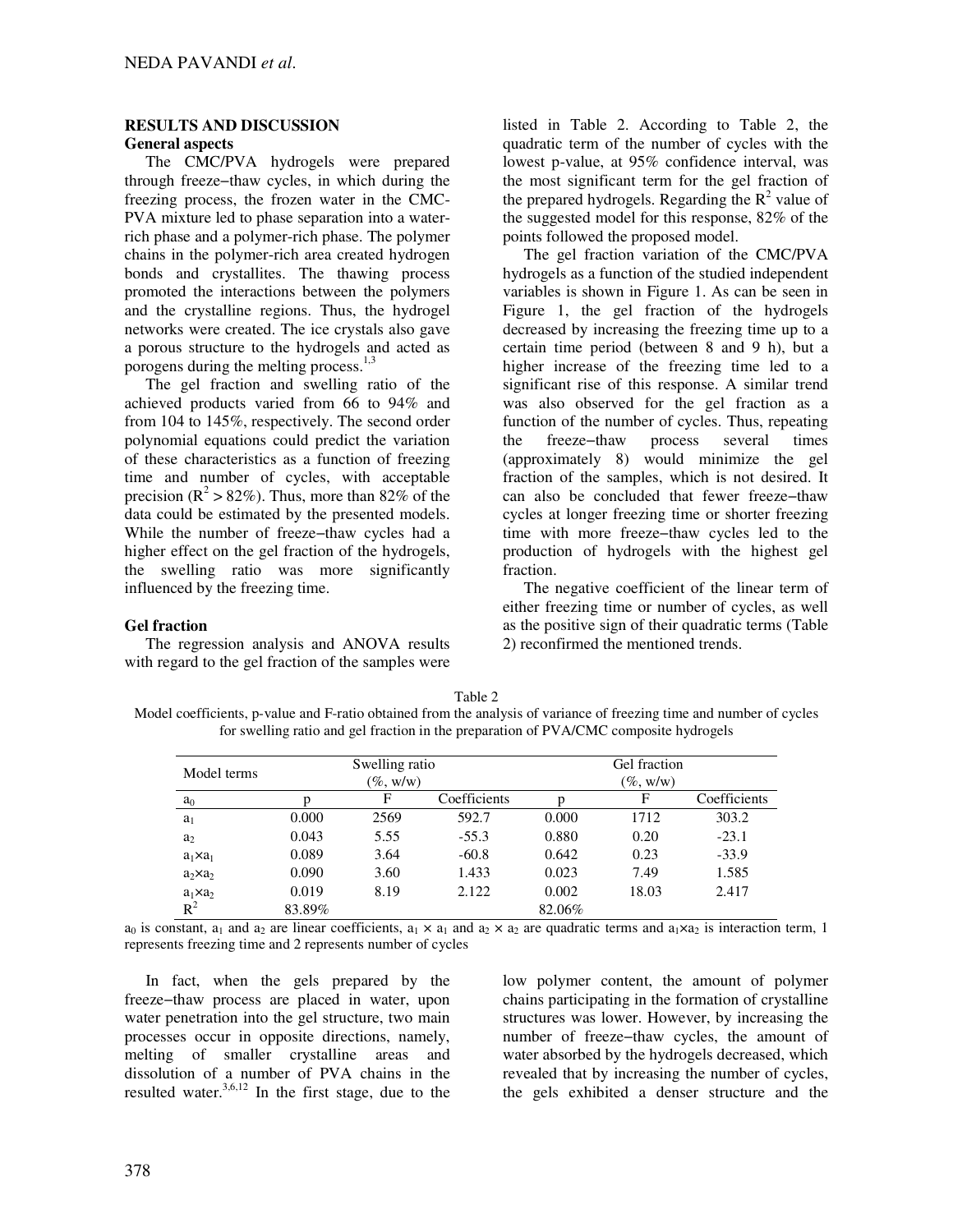number of PVA chains in the formation of crystalline structures would be increased. If gels formed by the freeze−thaw process are immersed into water, over time, their weight will be lower than their initial weight, and as a result, the gel

fraction of the hydrogels will decrease. This can be explained by extreme gel densities and the elimination of some of the water present in these gels, as well as by the reduction of the chains (PVA) in water. $1,3,13$ 



Figure 1: Effects of freezing time and number of cycles on gel fraction of hydrogels



Figure 2: Effects of freezing time and number of cycles on swelling ratio of hydrogels

#### **Swelling ratio**

The regression coefficients of the suggested model, predicting the variation of the swelling ratio of the hydrogels by the number of freeze−thaw cycles and freezing time in each cycle, as well as the p-values and F-ratio of each term, are shown in Table 2. As can be observed, while the linear term of the number of cycles and the quadratic term of the freezing time were insignificant in relation to the swelling ratio of the hydrogels at a 95% confidence interval, all the linear, quadratic and interaction terms were significant with regard to this response at a 90% confidence interval (p-value  $\langle 0.1 \rangle$ . The interaction term had the greatest effect on the variation in the rate of inflation of the hydrogels.

According to  $R^2 = 83.89\%$ , more than 83% of the swelling ratio of the hydrogels can be predicted by the suggested model.

The negative coefficient of the linear terms of either the freezing time or the number of freeze−thaw cycles (Table 2), as well as the positive sign of their quadratic terms, indicated that, by increasing the freezing time and the number of freeze−thaw cycles up to a certain point, the inflation rate decreased. However, further increase of these parameters adversely affected the behaviour of the hydrogels, increasing their inflation. This trend can be seen in Figure 2, especially at low levels of freezing time, with the increase in the number of cycles, and at high levels of the number of cycles, with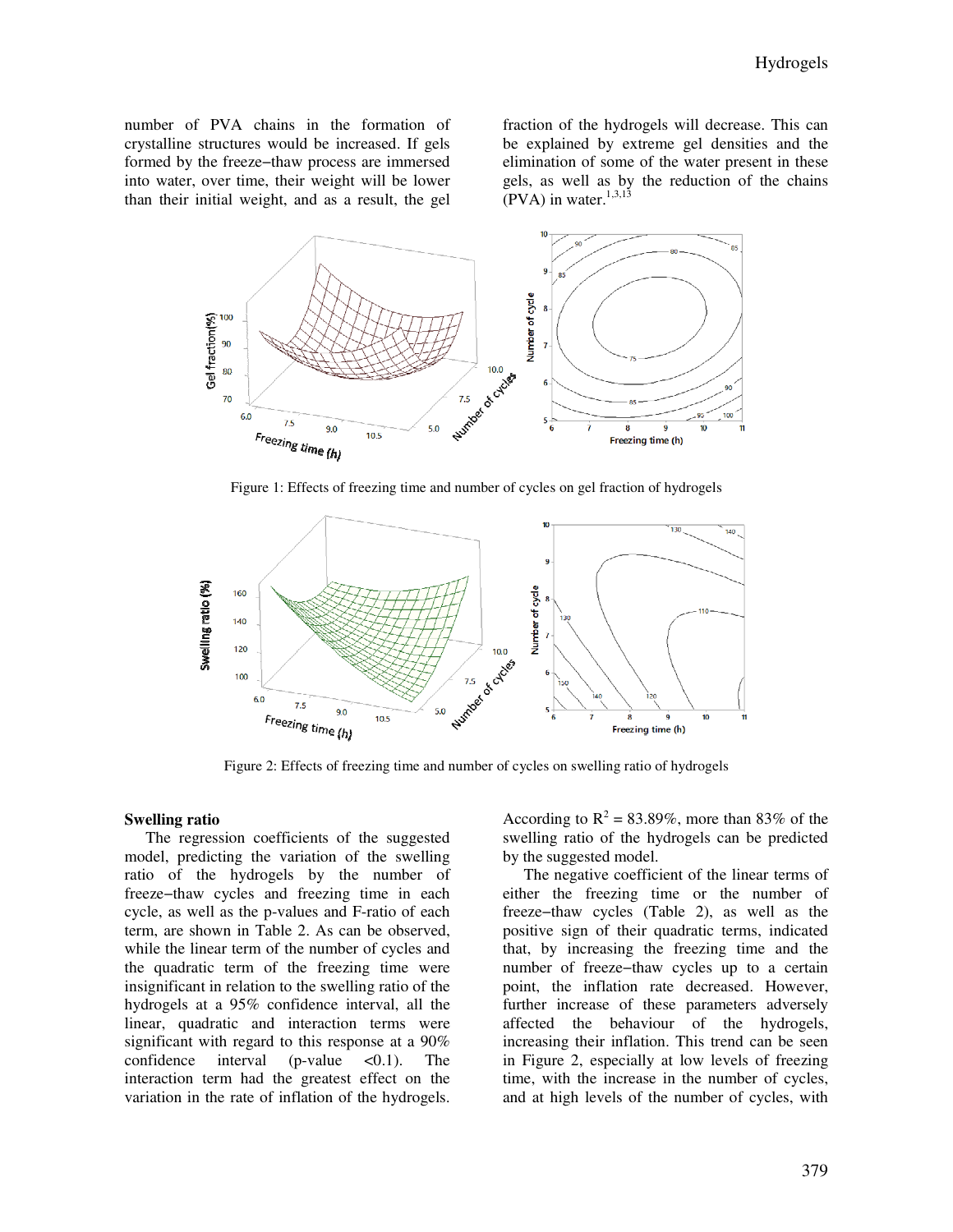the increase in the freezing time. However, the decrease of the swelling ratio with increasing freezing time, and the increase of this response with increasing number of cycles were the prevailing trends observed at low levels of the number of cycles and high levels of freezing time, respectively. During the freezing stages, the water in the PVA and CMC mixed solution was frozen at low temperature, which caused the phase separation into a polymer-rich phase and a waterrich phase. The polymer chains in the polymerrich phase caused the development of hydrogen bonding and crystallites. In addition, the thawing procedure facilitated the interactions and the crystalline regions between the remaining polymers, leading to the formation of hydrogel networks.<sup>1-3,14</sup> Also, when the polymer was subjected to low temperatures under freezing conditions, their structure became more compacted, forming a water-insoluble polymer network. By repeating the freeze−thaw cycles, the crystals of frozen water melted, thus creating free space and imparting a porous nature to the polymer. This porous nature of hydrogels with high surface area offers penetration sites for water absorption and metal ions adsorption as well. $3,6,15$ As the freeze−thaw cycles increased, the weight of the swollen gel  $(W_t)$  decreased relative to the dry gel weight  $(W_d)$  and, consequently, this difference reduces the percentage of hydrogel inflation.

In general, the increase of freeze−thaw cycles or freezing time would increase the strength of the produced hydrogel network. The simultaneous increase of both parameters leads to the production of composites with a very rigid network. It seems that a greater amount of water can slowly penetrate into this rigid polymeric network. Thus, after immersion of the hydrogel into water for sufficient duration, the hydrogels can swell greatly and absorb large quantities of water. $1-3,14$ 

# **Optimization and validation**

Single and multiple parameter optimizations were performed in order to find the best process conditions allowing to obtain hydrogels with the highest gel fraction and swelling ratio. The results of the optimization process indicated that using 5 freeze−thaw cycles and freezing time periods of 11 and 6 hours would give hydrogels with the highest gel fraction (≈100%) and swelling ratio, respectively. The multiple parameter optimization also suggested that freezing the hydrogels for the minimum time period (5 hours), thawing them at room temperature and the repetition these freeze−thaw cycles for 5 times would yield the best hydrogels, with the highest values of both: gel fraction and swelling ratio. Under these optimum process conditions, the achieved hydrogels exhibited 97% gel fraction and 166% swelling ratio.

The validation analysis was also performed by comparing the experimental data with the ones estimated by models, using the t-test. The obtained p-value (equal to  $1$ ) > 0.05 and F-ratio (equal to zero) confirmed the suitability of the model. Moreover, hydrogels were also prepared according to the optimum suggested process conditions (freezing time  $= 5$  h, number of cycles = 5), with three replications, and were subjected to gel fraction and swelling ratio measurements. The obtained experimental data (gel fraction  $=$ 97 $\pm$ 0.9% and swelling ratio = 171 $\pm$ 6.1%) were also compared with the predicted ones using the Tukey test. No significant differences between the two sets of data have reconfirmed the accuracy of the model.<sup>9</sup>

# **Adsorption kinetics**

The adsorption kinetics of  $\text{Zn}^{2+}$  and  $\text{Cu}^{2+}$  ions onto the optimum CMC/PVA hydrogels was also studied, fitting the various functions of ion concentrations *versus* time to common kinetic models and calculating their  $R^2$  values. The results are listed in Table 3.

Regarding the  $R^2$  of the fitted equations, it can be concluded that the linear equation between the log of ion concentrations *vs*. time with the highest  $R<sup>2</sup>$  is the most suitable for describing the adsorption of all ions onto the optimum prepared PVA/CMC hydrogel. Thus, the kinetics of adsorption follows  $1<sup>st</sup>$  order kinetics.

 $Cu<sup>2+</sup>$  ions showed a higher adsorption rate than  $\text{Zn}^{2+}$  ions. This finding is in agreement with those of previous research, which demonstrated that  $Cu<sup>2+</sup>$  could be adsorbed faster and better by various adsorbents, compared to other heavy metal ions, such as  $Ni^{2+}$ ,  $Co^{2+}$ ,  $Zn^{2+}$  *etc*.<sup>16,17</sup> The 1<sup>st</sup> order kinetic model is constructed on the postulation that the adsorption procedure is physical and depends on the presented metal ions' concentrations in the aqueous solution and the accessible sites on the adsorbent hydrogel at any specific time period. $11,18$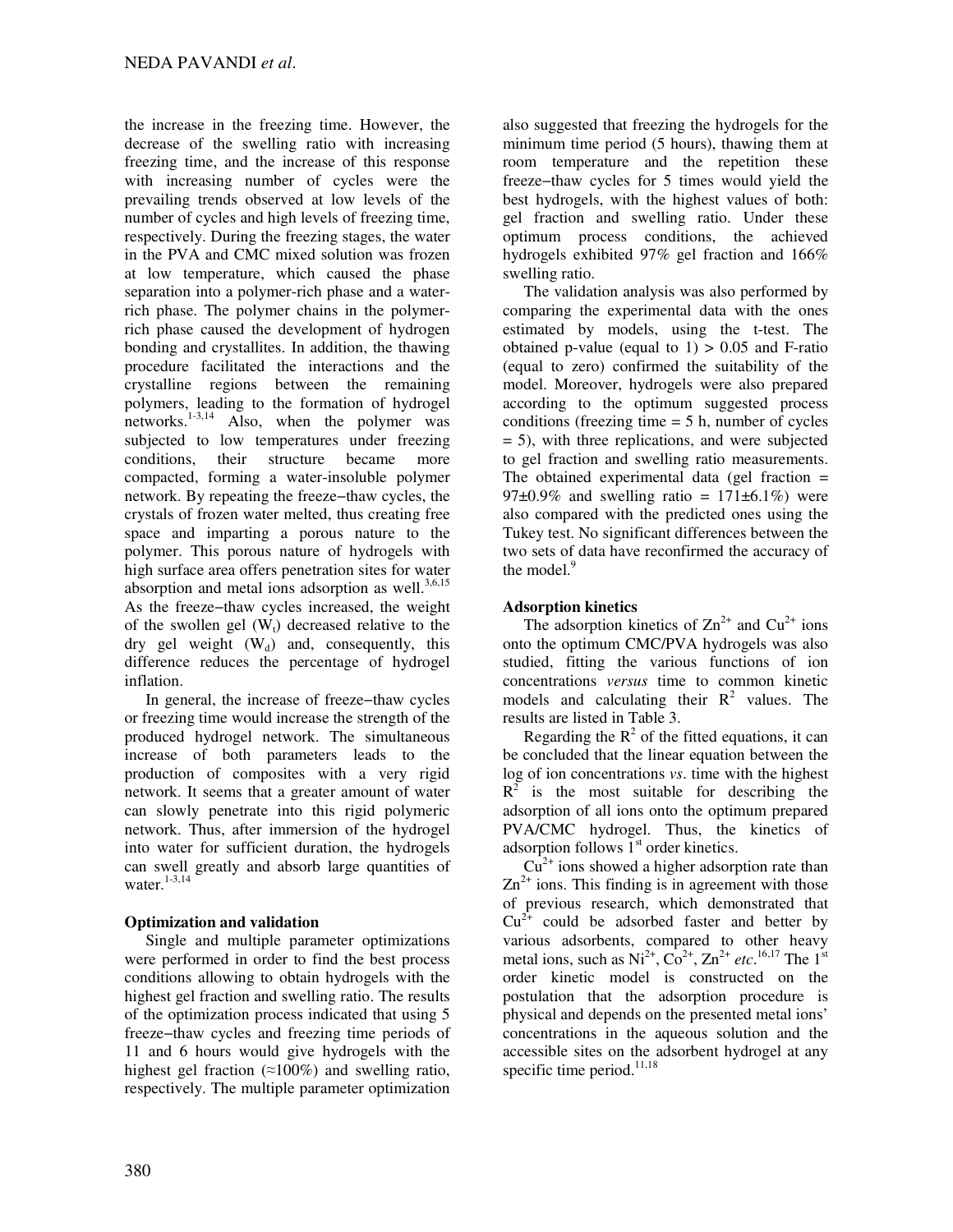| Common kinetic models             |          | Cu                                | Zn                                | Binary<br>$(Zn+Cu)$            |
|-----------------------------------|----------|-----------------------------------|-----------------------------------|--------------------------------|
|                                   |          |                                   |                                   |                                |
| $Rate = K$<br>Equation            |          | $0.1723t + 988.13$                | $C = 0.1987t + 986.53$            | $C = 0.371t + 1974.7$          |
| $R^2$<br>Linear                   |          | 0.8342                            | 0.9650                            | 0.9306                         |
| $Rate = KC$                       | Equation | $LnC = 0.0002t+6.8958$            | $LnC = 0.0002t + 6.8944$          | $LnC = 0.0002t + 7.5882$       |
| $1st$ order                       | $R^2$    | 0.9641                            | 0.9901                            | 0.9805                         |
| $Rate = KC^2$                     | Equation | $1/C = -2E - 07t + 0.001$         | $1/C = -2E-07t + 0.001$           | $1/C = -9E-08t + 0.0005$       |
| $2nd$ order                       | $R^2$    | 0.8340                            | 0.9398                            | 0.9304                         |
| КC<br>Rate = $\overline{KC + Vm}$ | Equation | $1/C = 3E-06(1/t) + 0.001$        | $1/C = 4E-06(1/t) + 0.001$        | $1/C = 2E-06(1/t) + 0.0005$    |
| Michaelis-Menten                  | $R^2$    | 0.5968                            | 0.7617                            | 0.7326                         |
| $Rate = KCn$                      | Equation | $Ln C = 0.001$ (Ln t) +<br>6.8957 | Ln C = $0.0013$ (Ln t) + $6.8939$ | Ln C = $0/0011$ (Ln t) + 7.588 |
| Logarithmic                       | $R^2$    | 0.7052                            | 0.9517                            | 0.8564                         |

Table 3 Kinetics of metal ion adsorption onto PVA/CMC composite hydrogel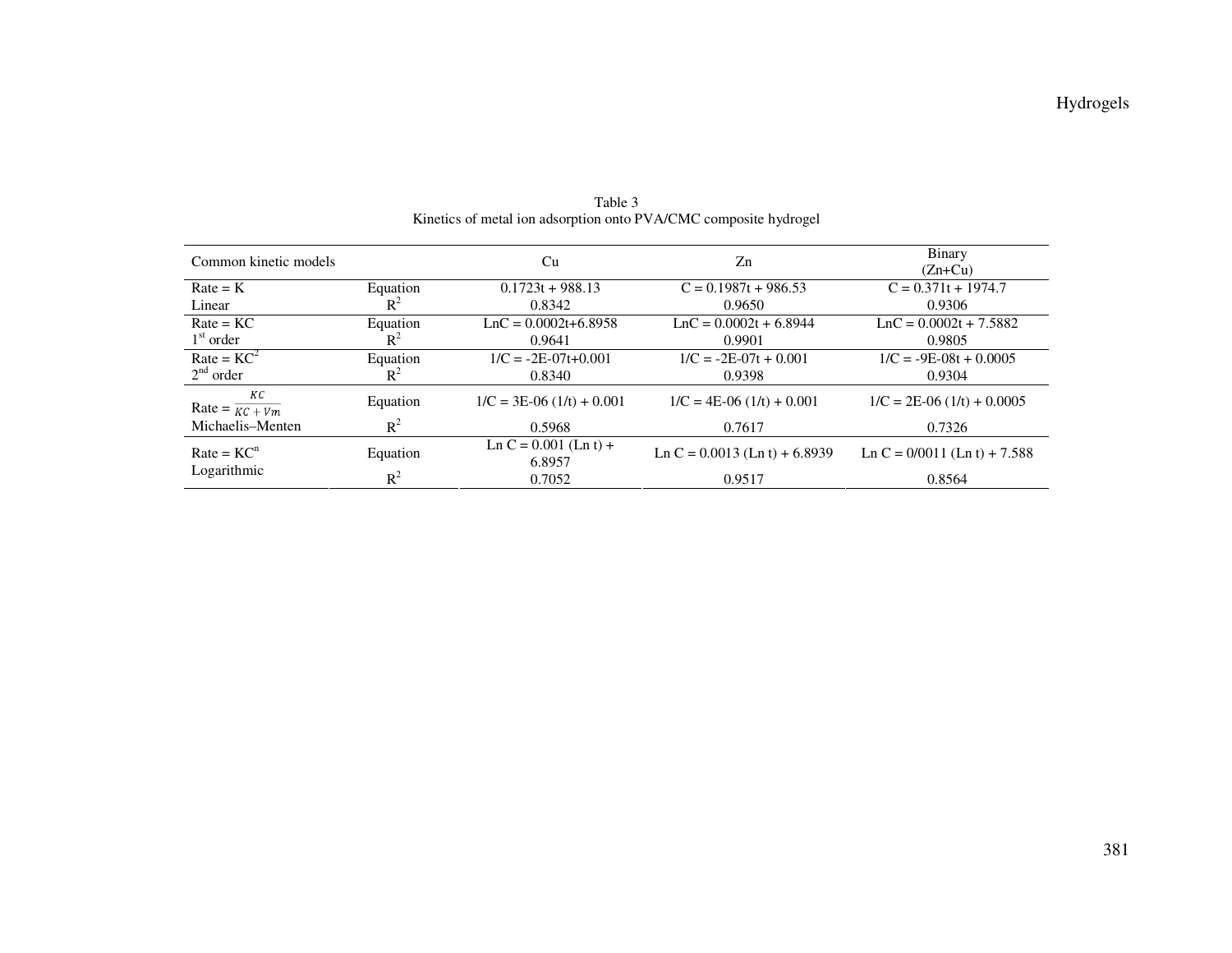Thus, it can be concluded that physical adsorption governed the adsorption process of the studied ions by the prepared hydrogels. In addition, the obtained  $\mathbb{R}^2$  values for either the 2<sup>nd</sup> order or the logarithmic kinetic equations (>0.80) indicated that limited ion diffusion and chemical adsorption also occurred in this system.

Therefore, the diffusion was not the ratelimiting step and the ions could easily enter the hydrogel matrix, and due to the surface area of the hydrogel, they would physically bind to the functional groups of CMC and PVA in the hydrogel structure.<sup>6,11</sup>

## **Morphology**

According to Figure 3 A and B, the optimum CMC/PVA hydrogels present



cylindrical to spherical porous structure, with irregular distribution of pores. The micrographs of the prepared hydrogels reveal that the particle sizes are in the nano ranges. Thus, the resulting hydrogels are nanostructured and have a particle size range of 20-30 nm. The adsorption of ions onto the hydrogels increased the mean sizes of the pores due to the ion-gelation effect. These results are compatible with previous findings reported for polysaccharide-based hydrogels. Previous studies concluded that the swelling ability of hydrogels determines their pore sizes. Accordingly, the hydrogels with adsorbed ions have lower water uptake and, consequently, larger pore sizes, as compared to fresh hydrogels.18,19



Figure 3: SEM images of (A) PVA/CMC hydrogels after adsorption and (B) before adsorption

# **CONCLUSION**

PVA/CMC hydrogels were prepared using the freeze−thaw technique. Response surface methodology was successfully applied to study the effects of process conditions, namely, freezing time and number of freeze−thaw cycles on the gel fraction and swelling ratio of the hydrogels and to optimize them in order to achieve the most desirable hydrogels, with maximum gel fraction and swelling ratio. Second order polynomial equations were also suggested to predict the variation of the responses as a function of the selected parameters. The prepared optimum CMC/PVA hydrogels had nano-sized structure and could successfully adsorb  $Zn^{2+}$  and  $Cu^{2+}$  ions, the adsorption process following zero-order kinetics. In conclusion, the prepared PVA/CMC composite hydrogels showed excellent adsorption capacity for the adsorption of heavy metal ions. Therefore, the CMC/PVA hydrogel can be a prospective candidate for several applications, including elimination and recovery of heavy metal ions, as well as the synthesis of metal/PVA/CMC composites for various biomedical applications.

*ACKNOWLEDGMENT*: This research did not receive any specific grant from funding agencies in the public, commercial, or not-forprofit sectors.

## **REFERENCES**

<sup>1</sup> H. Zhang, F. Zhang and J. Wu, *React*. *Funct*. *Polym*., **73**, 923 (2013), https://doi.org/10.1016/j.reactfunctpolym.2012.12.0 14